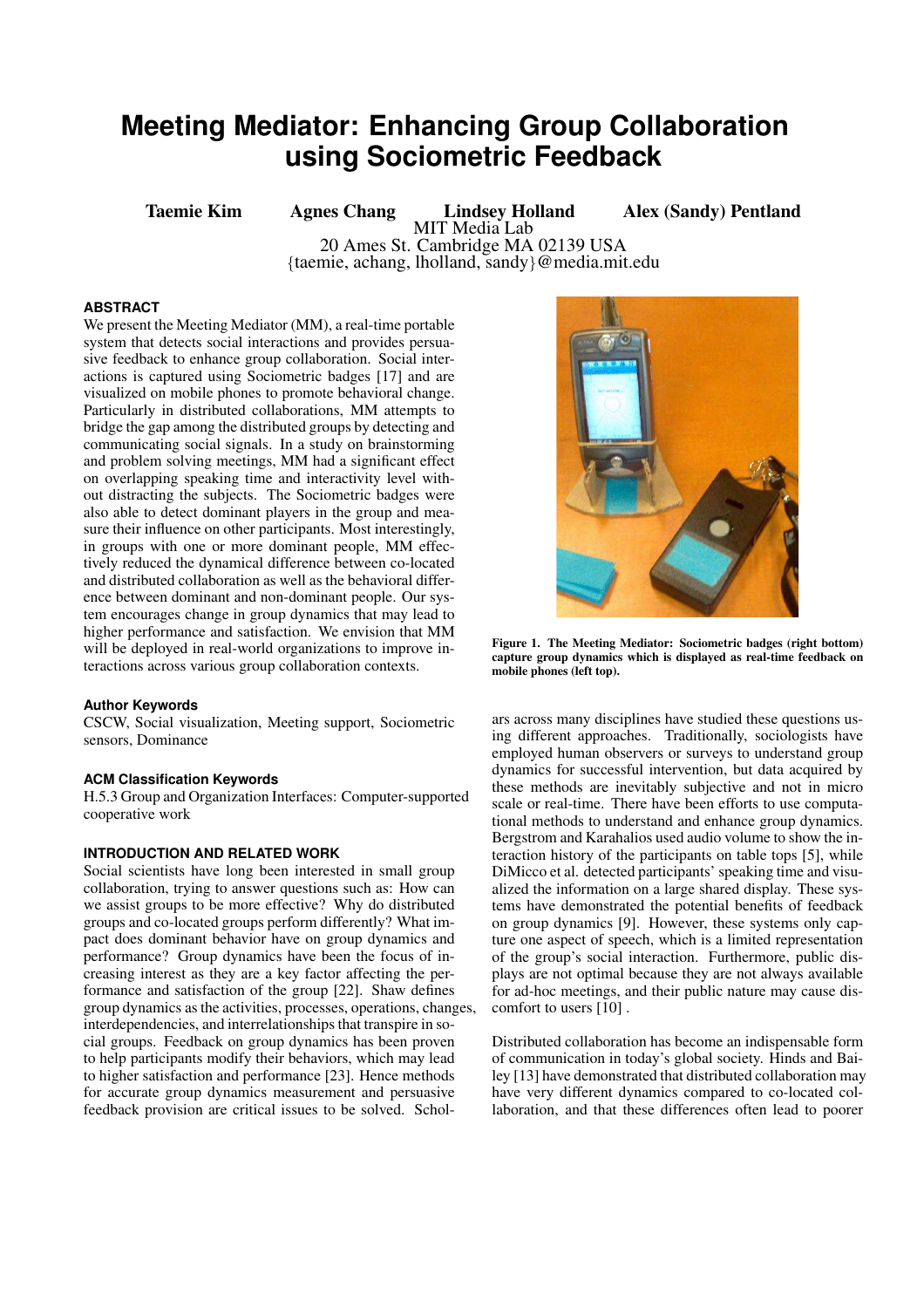performance. Many researchers have tried to overcome the limitations of distributed collaboration by augmenting communication with additional channels such as voice, chat and video [18, 24, 27]. Yankelovich [30] verified the benefit of high audio quality on users' subjective rating of quality and social presence; however, the gain was offset by larger costs. Additional to the disadvantage of cost, Mark and her colleagues found that these added communication channels often cause distraction to the users [15]. They also discovered that even with rich communication channels participants still pay less attention to the group dynamics when distributed compared to when the group was co-located. One of the solutions suggested by Mark et. al was to include an extra member whose explicit role was to facilitate the meeting. However, when human resources are precious, employing an additional member is usually not a viable option. Hence an automated real-time facilitation may be an affordable alternative option.

Dominant behavior is a key determinant in the formation of a group's social structure, and consequently group dynamics [3]. A dominant participant may have a negative effect on group's dynamics by discouraging participation of other members or imposing their thoughts on the whole group [7]. However, we believe dominance is not necessarily an undesirable behavior. This behavioral characteristic can also be referred as "protagonistic" as in [2], since dominance is also a necessary characteristic of a successful mediator who balances participation and derives consensus for better performance [1]. However for the scope of this paper, we use the term "dominance" to express the protagonistic character of a participant. In our surveys for this experiment, we intentionally omitted the word "dominance" to avoid confusion with the traditional negative connotation. Measuring dominance has not been easy as it is a purely subjective measure, leaving only post-surveys (self-evaluation or peer review) as possible methods. Recommending change of behavior based on these subjective measurements is often socially unacceptable or offensive to individuals. Furthermore, dominance and its influence changes when groups are distributed [7]. This leads us to question the relationship between dominance and group dynamics and how that effects group performance. Only when we better understand this relationship can we provide appropriate interventions for performance improvement.

To address these various limitations, we created the Meeting Mediator (MM), a system which provides real-time feedback on group dynamics data collected by Sociometric badges [17]. The badge can collect unbiased and richer data than traditional methods by sensing body movement, proximity to other badges, and speech characteristics such as speaking speed and tone of voice. By visualizing this data in real-time on the mobile phone of each user, our system encourages changes in group collaboration patterns by using persuasive computing methods [12]. During a meeting, the phone display is intended to be in the periphery of the user's attention to minimize distraction [28]. Distributed collaboration support starts with detecting the proximity data of the wearers. Knowing how the group is distributed, MM attempts to bridge the gap by detecting and communicating social signals from one side of the group to the other distributed participants. MM also detects dominance expressed through non-verbal cues and its effect on other participants. This allows us to understand the effect of dominance on performance and other group members.

In the following sections we describe the MM system in further detail. First we present the system description of MM and the design of the feedback. Next we explain the design of the controlled study and the measures that we used. Finally we present the findings from the evaluation, and the effect of MM and dominance on group dynamics in different meeting situations.

### **SYSTEM DESCRIPTION**

### **Sociometric badges**

The Sociometric badge (figure 1) is an electronic sensing device that collects and analyzes social behavioral data. It is intended to be worn around one's neck allowing voice capture and IR transmission and reception [17]. Its current capabilities include:

- Extracting speech features in real-time to measure nonlinguistic social signals: The badge does not record any speech content, but is capable of identifying social signals such as enthusiasm, interest level, persuasiveness [19] and nervous energy [25] of the user. Turn taking or short affirming phrases reveal social dynamics that can be measured through synchronization of multiple badges.
- Measuring body movement using a single 3-axis accelerometer: This can detect individual activities such as gesturing, walking, and sitting as well as social interactions such as body movement mimicry or rhythmic patterns.
- Detecting proximity data using a 2.4 GHz radio or Bluetooth to understand the relational distance and position of multiple wearers: This function can be used to detect the distribution of group members.
- Capturing and identifying face-to-face interaction using an IR sensor: By detecting the face-to-face alignment of individuals we are able to detect encounters as well as postural direction.
- Real-time sending and receiving of information over 2.4GHz radio to and from different users and base stations for realtime communication: The data transfer between individuals can be both on a one-to-one level or initiated by a central server to obtain data from the whole network.
- Performing indoor user localization by measuring received signal strength from fixed based stations.
- Communicating with Bluetooth enabled devices such as mobile phones or Bluetooth headsets: Coupling with other commercial devices allow flexibility in output channels.

In organizations, group collaborations are not always preplanned: groups of varying sizes are dynamically formed for unpredictable durations. Sociometric badges can detect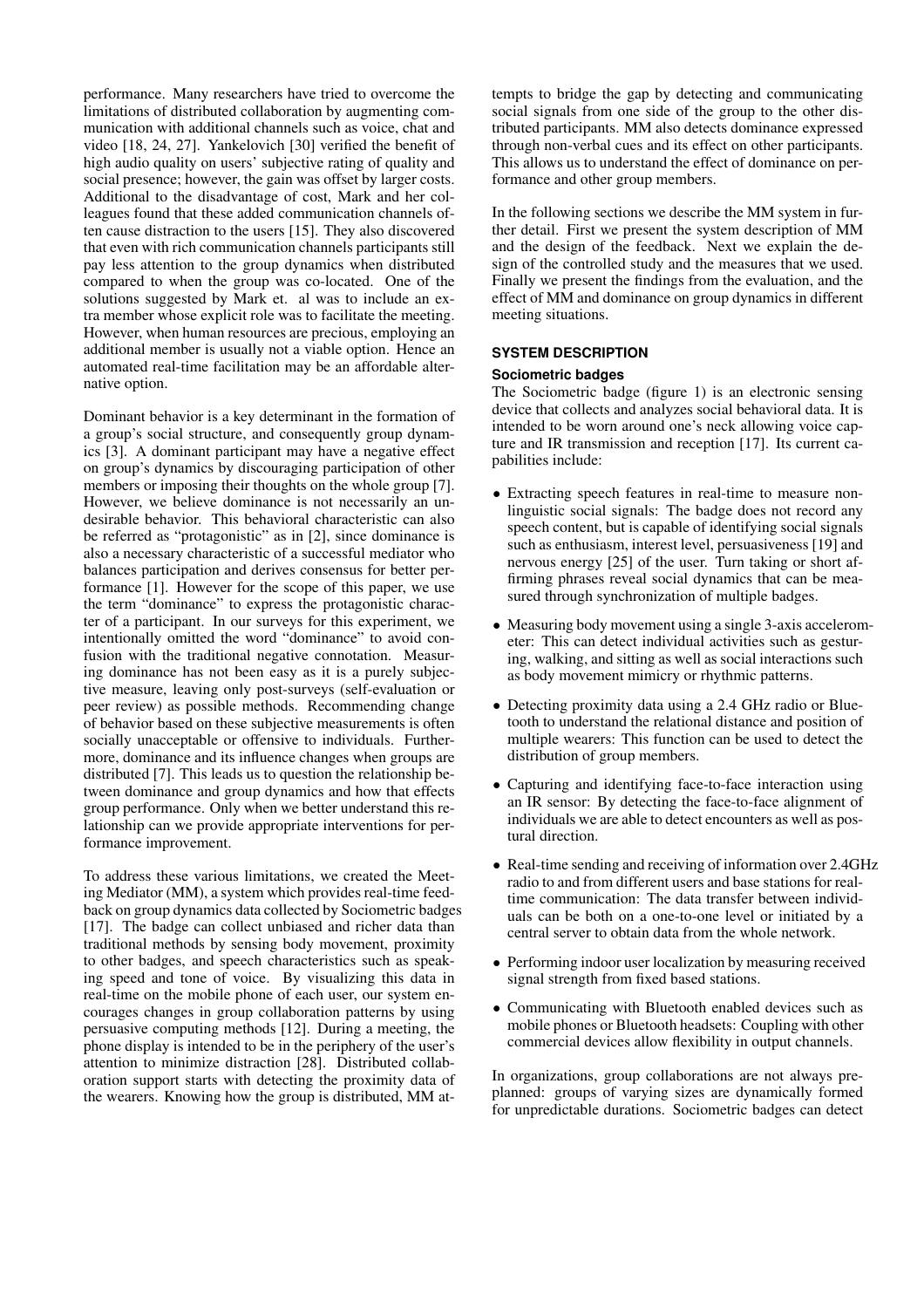these various social situations and autonomously provide realtime feedback. However, for the purpose of this paper we examine the effect of MM on meeting dynamics by conducting a controlled study where the number of participants was fixed for the full duration of the meeting. Thus we analyze only the speech features and body movement features of the Sociometric badge data to analyze collaboration dynamics.

## **Visualization on mobile phones**

MM's mobile phone application was developed for J2MEenabled smart phones with Bluetooth. Each participant is provided with one mobile phone and one Sociometric badge that are paired via Bluetooth. The four badges communicate their wearer's speaking and movement status to each other over the 2.4GHz radio.

The phone visualization is designed for certain types of collaborations for which balanced participation and high interactivity is desirable. Being a persuasive and peripheral interface, it encourages participants to change their behavior in a direction beneficial to group collaboration. Each of the four participants is represented as colored squares in the corners of the screen (figure 2). In the user study, the square colors were identical to the color of each participant's badge and seat. The color of the central circle gradually shifts between white and green to encourage interactivity, with green corresponding to a higher interactivity level. Balance in participation is displayed through the location of the circle: the analogy is such that the more a participant talks, the stronger they are pulling the circle closer to their corner. We further promote balanced speech by displaying each member's speaking time through the thickness of the line connecting the central circle with each member's corner. The visualization is updated every 5 seconds and can be re-initialized every time a new meeting session starts. The data is accumulated throughout the meeting, showing the accumulated group dynamics from the start of the meeting to the current time.

The phones are on the table facing each user, intended to be in the periphery of the user's attention. The display updates gradually so that it does not require constant attention from the user. Text and small details were also purposefully avoided so that a mere glimpse would be sufficient for information retrieval. The display is designed to be viewed occasionally for most cases. Only an extreme change in the group dynamics will draw the user's immediate attention.

# **THEORY AND HYPOTHESES**

Management science has identified the most common collaboration challenges to be social loafing (individuals making less effort when working in a group), production blocking (over-participators monopolizing the floor), and incomplete information exchange [6, 8]. We believe that MM can address these challenges by tracking group dynamics in realtime and promoting change in individual and group behavior.



Figure 2. Visualization on the phone emphasizes balance and interactivity in group collaborations: balanced and highly-interactive (left) or un-balanced and less-interactive (right). Circle color denotes group interactivity level, circle position denotes balance in participation, and line thickness denotes speaking time.

## **Effects of MM**

MM phone interface motivates speech by visualizing the absolute amount of talking per person through the thickness of the lines between the circle and the corner representing each participant. Hence, we hypothesize that MM will encourage meeting participants to speak more. Secondly, by the color of the center circle, MM will encourage participants to be more interactive. We define interactivity as the frequency with which the main speaker changes; i.e., shorter speech segments corresponds to higher interactivity. Lastly, we hypothesize that MM, as a peripheral and personal display, will not be a source of discomfort the the participants. We use post-task surveys and bodily nervous energy to estimate the distraction level [25]. We therefore expect that the movement energy and its variation will not show significant difference between participants with MM and participants without it.

## *H1. MM will encourage more speaking*

*H2. MM will motivate groups to have higher interactivity*

*H3. MM's phone interface is not distracting*

# **Effects of Dominance**

Since dominance has a strong influence on group dynamics and performance, we want to be able to accurately detect dominance to further understand this phenomenon and provide insight into how to improve group efficiency. Dominance has been suggested to be communicated through subtle social signals [16]. Levine has reported typical behavior of dominant people as: standing up straight; maintaining eye contact; being physically and verbally intrusive; speaking more often than others; and being spoken to more often than others [14]. Some of these behaviors are social signals that can be easily detected by the Sociometric badge. Therefore we hypothesize that MM can identify individuals showing dominant characteristics.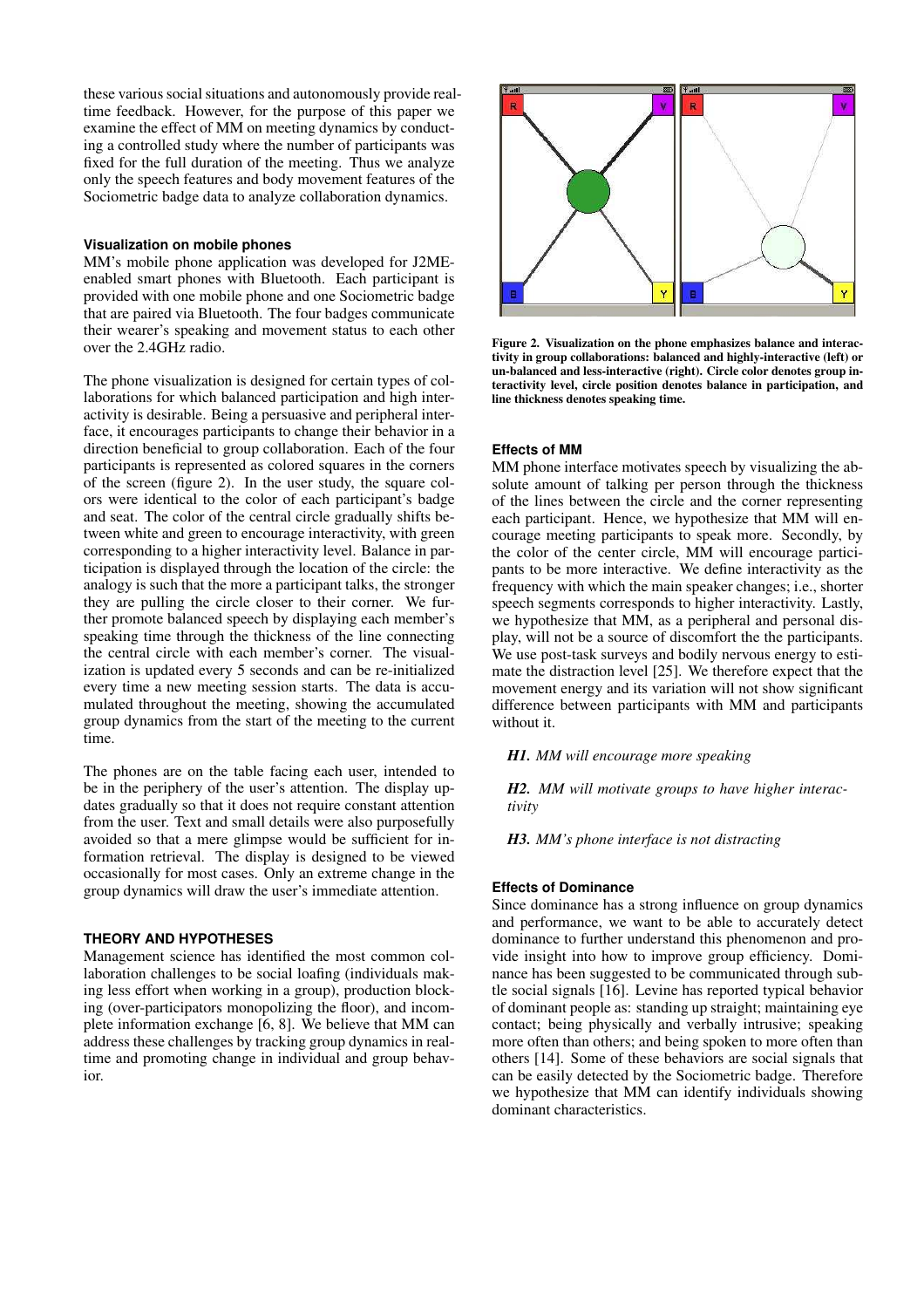Another interesting phenomenon verified by previous studies is mood contagion from dominant people to other members of the group. For example, when leaders are in a positive mood, group members also experience positive mood and acquire positive tone and more coordination [26]. Mood is communicated via facial, vocal and postural cues; thus, behavioral data can be used to keep track of work group moods as well as traditional method of self-reported moods [4]. We can identify the dominant person's influence on nondominant people.

## *H4. MM can identify dominant individuals*

## *H5. MM can identify the dominant person's influence on non-dominant people*

#### **Interaction between MM and Dominance**

Hinds and Bailey [13] verified that groups behave differently when they are distributed compared to when they were colocated. Moreover, Rosa and Mazur [21] found that groups signal social information, such as dominance, differently when they are distributed compared to when all members were face-to-face. MM detects major social signals that occur during collaboration, such as speaking style and body movement. In distributed collaborations where many social signals are lost, the communication is further hindered since people pay less attention to the remaining social signals [15]. By augmenting these lost and weakened social signals through feedback, MM may reduce the behavioral difference between distributed groups and co-located groups.

Secondly, since mood contagion is communicated through social signals, we hypothesize that MM,by augmenting and emphasizing the social signals, will strengthen this mood contagion. A denser communication of these social signals will lead to stronger mood contagion effect, thus reducing the difference between dominant people and non-dominant people.

*H6. MM will reduce the difference between co-located and distributed collaboration*

*H7. MM will reduce the difference between dominant people and non-dominant people*

## **EVALUATION**

#### **Participants**

To evaluate our hypotheses, we conducted a study of 36 groups of four subjects each, a total of 144 participants (71 male, 73 female, mean age 27.7). Subjects were recruited on a university campus and through public internet message boards and were given monetary compensation for their time. As the groups collaborated on a task, a sociometric badge was provided to all subjects to measure the group dynamics. Due to microphone failure in one badge, one participant's audio features were not recorded for 13 out of the 36 groups. Since we cannot compare the internal group dynamics calculated using 3 people to that calculated using 4 people, we chose to randomly discard one person's audio data from groups with no audio failure. This was based on the

|                          | Correlation value $(N=23)$ |
|--------------------------|----------------------------|
| Total speaking time      | 0.99                       |
| Overlap speaking time    | 0.96                       |
| Turn taking per second   | 0.88                       |
| Average length of speech | 0.92                       |
| Average speaking energy  | 0.91                       |
| Average speaking speed   | N 90                       |

Table 1. We verify that 3 people's data is sufficient in representing the dynamics of 4 people group. Table shows the correlation of data calculated with 3 people data to that data calculated with 4 people data for each voice feature.



Figure 3. The experimental setup: Four subjects participate in brainstorming and problem-solving meetings wearing Sociometric badges.

assumption that data from three participants can sufficiently represent the dynamics of a group of 4 people. To verify the assumption, we have correlated the group dynamics calculated using 4 badges to the group dynamics calculated from the 3 randomly selected badges. The correlation value for each voice feature is shown in Table 1 (N=23). The high correlation values indicate that three person's data of a group is linearly scaled with that of four people, hence being a sufficient represenatation of the whole group's dynamics. In the following sections voice features of all groups are calculated using 3 of the 4 participants' data.

#### **Tasks and procedures**

To verify the effects of MM, we performed a between-subject experiment comparing 18 groups with MM feedback on their mobile phones (experimental condition) to 18 groups without mobile phones (control condition). Each team began with one short practice task for which no score was recorded, and then performed two scored tasks. In one task, which we call the co-located case, all four participants were co-located having all audio and video communication available. In the other task, which we call the distributed case, the group was divided into pairs and a conference call setting was simulated by having a curtain between the two pairs. The sequence of co-located and distributed case were counter balanced to eliminate learning effects.

We chose to evaluate two meeting types in our experiment, brainstorming and problem solving, to encompass common meeting purposes [20]. The task given to subjects was based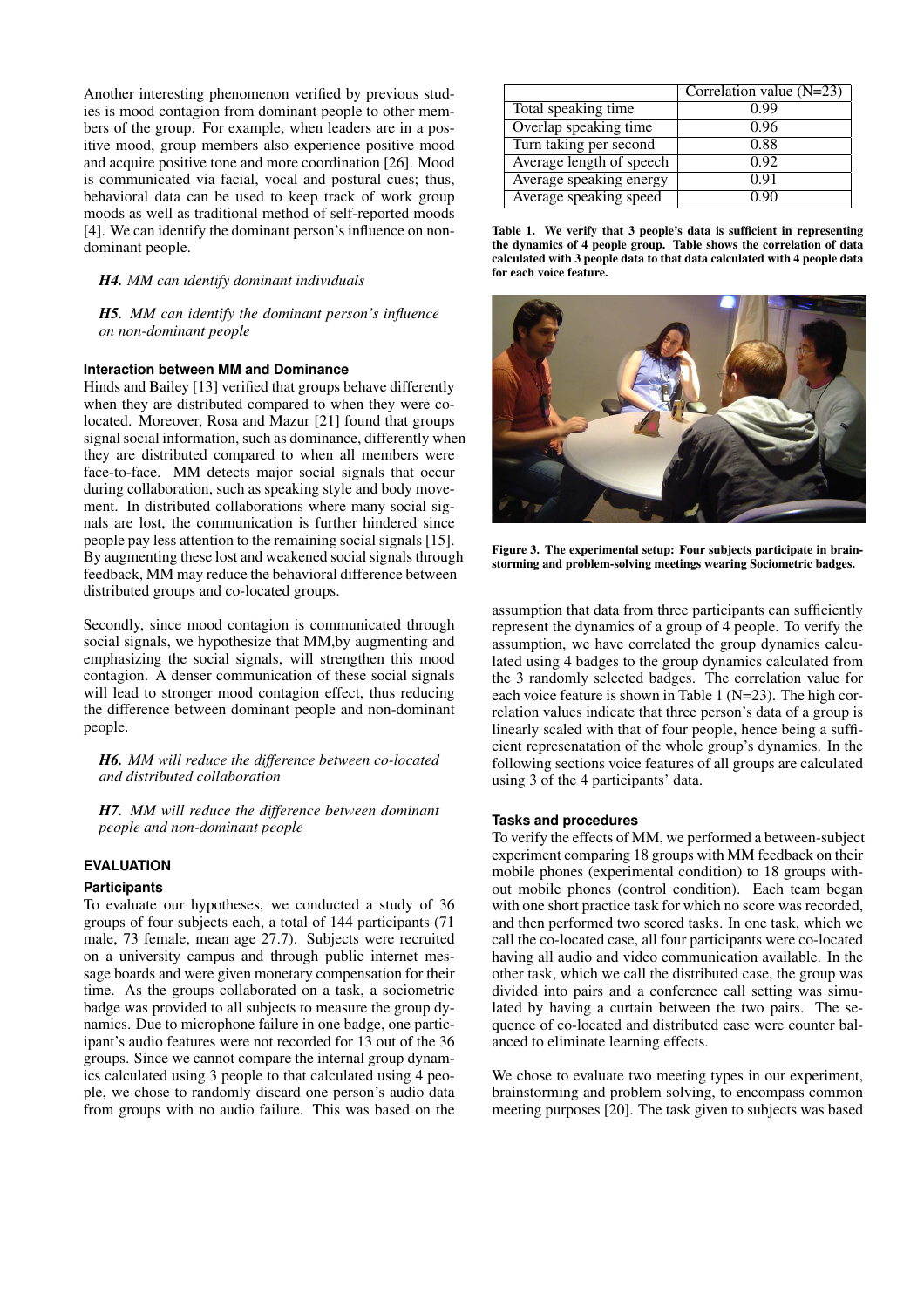| <b>Task 1 Co-located</b>           |  |
|------------------------------------|--|
| Brainstorming phase (8 minutes)    |  |
| Problem Solving phase (10 minutes) |  |
| - Post-task questionnaire          |  |
| <b>Task 2 Distributed</b>          |  |
| Brainstorming phase (8 minutes)    |  |
| Problem Solving phase (10 minutes) |  |
| - Post-task questionnaire          |  |

Table 2. Experimental procedure. Each team performed both task 1 and task 2. The sequence of the tasks was counter-balanced.

on a modification of the game "Twenty-Questions", which integrated both brainstorming and problem-solving scenarios by closely replicating Wilson's experiments [29]. At the beginning of a task, each group was given a set of ten yes/no question-and-answer pairs. For the first phase of each task, groups were given 8 minutes to collaboratively brainstorm as many ideas that satisfy the set of question-and-answers. Then, continuing into the second phase, groups were given 10 minutes to ask the remaining ten questions of the Twenty-Question Game to determine the correct solution. Following each task, subjects filled out a post-experiment questionnaire comprised of five-point Likert scale questions regarding their own personality, the group dynamics and each individual's performance for each phase, and if applicable, the utility of the MM system (Table 2). As mentioned earlier all groups were given two tasks: groups worked on one task in a co-located setting and the other task in a distributed setting.

Performance (i.e. scoring) was determined by (1) the number of correct ideas in the brainstorming phase and (2) the number of questions used to arrive at the correct answer in the problem-solving phase. In the brainstorming phase, the groups were encouraged to generate as many ideas as possible and were not penalized for duplicated or incorrect ideas. In the problem solving phase, groups were encouraged to freely discuss their ideas before deciding on a question to ask the experimenter that would be counted off from the ten possible questions. An additional goal incentive was provided in the form of gift certificates for the top-scoring team.

## **Measures**

## *Speaking time*

We define total speaking time as the fraction of time during which an individual speaks, regardless of interruptions or overlap speech from others. Fraction of overlap speech time for individuals is the time that another person in the group is speaking at the same time the individual is speaking divided by the total time elapsed in the phase.

## *Average speech segment length*

We define a turn as each instance a participant takes over a conversation either from another participant or from silence. Next, we define a speech segment as any one continuous stream of speech from an individual, regardless of interruption or overlap from other participants. A segment will end either by an interruption caused by another participant that resulted in the speaker to stop speaking or a significant length of silence.

|                             | Number of groups |
|-----------------------------|------------------|
| No dominant person in group |                  |
| 1 dominant person in group  | 12               |
| 2 dominant people in group  |                  |
| 3 dominant people in group  |                  |
| 4 dominant people in group  |                  |
| total                       |                  |

Table 3. Number of groups with certain number of dominant people. For analysis, we compared groups with no dominant people to groups with one or more dominant people.

## *Variation in speech energy*

We measure the variation in speech energy, in other words, the variation in speech volume. Higher variation in speech energy makes the speaker sound more expressive and energetic in speech.

## *Variation in movement*

We define movement energy as the average amount of body movement over a fixed unit of time, i.e. the amount of gesturing during conversation. Movement energy variance is the variation in movement energy.

## *Self perceived dominance*

In the post-task questionnaire one of the questions asked users to rate the self-perceived level of dominance. The subjects answered using a 5-point Likert scale. Out of all participants, subjects with values higher than one standard deviation over the mean were considered dominant, yielding 19.4% of all subjects to be labeled as dominant. After determining dominant subjects, we differentiated the groups with one or more dominant person from groups in which all participants were non-dominant. 19 out of the 36 groups  $(52.8\%)$  had one or more dominant persons as participants (Table 3).

We also asked all participants to rate each other's dominance level. The average level of peer rated dominance had a high correlation to self perceived dominance (r=0.73). The anlaysis showed similar results using either measure hence we only report on the analysis based on self-perceived dominance.

## *Number of ideas generated in the Brainstorming phase*

In the brainstorming phase, all participants were asked to write down possible ideas that satisfy the 10 question-andanswer pairs. As the goal of brainstorming is to generate as many ideas as possible, we use the total number of ideas generated as a measure for the performance of the brainstorming phase. For the two brainstorming phases (8 minute co-located and 8 minute distributed), individuals generated a mean of 9.4 ideas.

#### *Number of questions used to arrive at solution*

In the problem solving phase, groups asked up to 10 questions to find the correct solution. They received a higher score if they used fewer questions and a zero score if they could not get the answer correct within 10 questions. Hence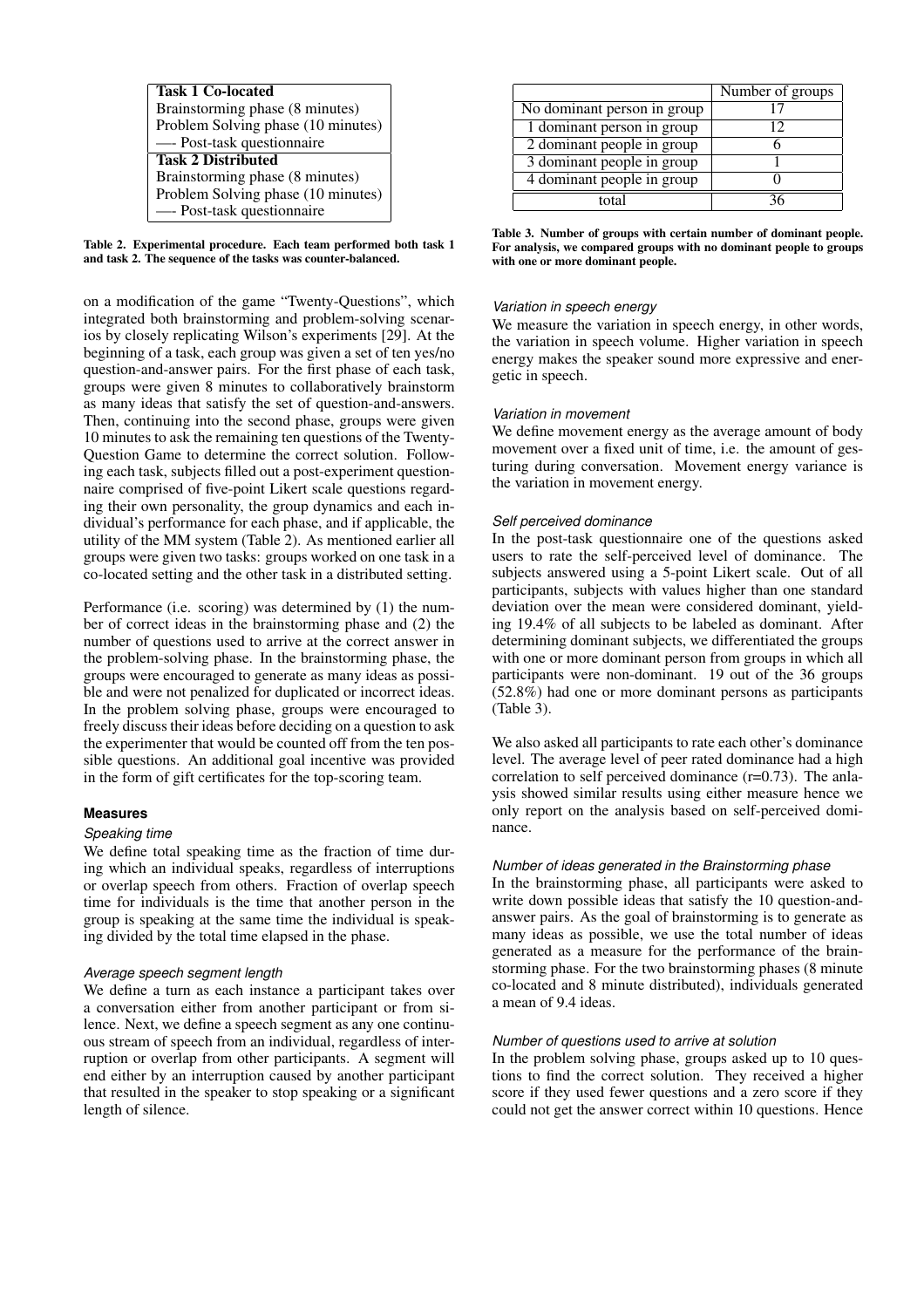we use the number of questions each team used as a negated measure of the team's performance. On average, groups used 5.03 out of 10 possible questions to arrive at solution.

## **RESULTS**

#### **Effects of MM**

*MM reduces the amount of overlapping speaking time (H1)* MM had a very strong effect on speaking dynamics. The primary effect was a dramatic reduction in overlapping conversations. This is in line with our qualitative observation that groups without MM tended to divide into sub-groups and have separate conversations instead of working as one team. The average overlap speaking time is significantly lower for subjects with MM (mean=31.8% of the total time) than subjects without MM (mean=49.2% of total time,  $F(1,106)=17.8$ , p<.0001, Fig. 4). Due to the large difference in overlapping speaking time, the total speaking time was significantly shorter for subjects with MM (mean  $= 41.0\%$  of the total time) than subjects without MM (mean  $= 57.1\%$  of the total time,  $F(1,106)=15.2$ ,  $p<0.001$ ). Therefore, when subjects were provided with visual feedback through MM, despite speaking less, they were more likely to collaborate with their teammates as one group.



Mean=(0.467 ,0.519 ,0.282 ,0.35) , SE=(0.025 ,0.027 ,0.03 ,0.039)

Figure 4. MM reduces overlapping speech time. Mean = (49.2% of total time without phone, 31.8% of total time with phone), F(1,106)=17.8, p<.001. In both cases, there is more speech overlap in the distributed case

#### *MM encourages higher level of interaction (H2)*

Further analysis of speech gives us new insights into the group interactivity level. Subjects with MM have significantly shorter speech segment lengths (mean = 7.4sec) compared to those without MM (mean =10.3sec,  $F(1,106)$ =16.8, p<.0001, Fig. 5). This relationship is maintained in both brainstorming and problem-solving phases. This supports H2 in that MM increased interactivity level of the group. There was no significant effect on the overall number of turns per individual (3.40 turns/min without MM, 3.16 turns/min with MM,  $F=2.0$ ,  $p=.16$ ). However, subjects with MM have significantly fewer turns in the brainstorming phase (3.37 turns/min without MM, 2.90 turns/min with MM, F=5.9, p=.017) while they have significantly more number of turns in the problem-solving phase (3.03 turns/min without MM,

15 Average Length of Speech Segment (sec) (N=54,54,54,54)



Mean=(11.2 ,11.2 ,6.63 ,9.2) , SE=(0.82 ,0.75 ,0.4 ,1.1)

Figure 5. MM encourages more interactions (shorter average speech segment length). Mean  $= (10.3 \text{sec}$  without phone, 7.4sec with phone). F $(1,106)=16.8$ , p $< .0001$ . This effect is stronger in the co-located case.

3.59 turns/min with MM,  $F=4.1$ ,  $p=.047$ ). This may be due to the high amount of speech overlap in brainstorming.

#### *MM's phone interface is not distracting (H3)*

Post-task survey data showed no significant difference in the level of distraction (mean = 1.57 without MM, 1.71 with MM on a 5-point Likert scale, F=1.66, p=.20). These results are different from those of DiMicco, where subjects felt discomfort due to the public display. Consistent with these results, the analysis of movement energy supports H3 indicating that subjects with MM did not display more nervous energy. Average movement energy of people with MM had no significant difference compared to that of subjects without MM (mean  $= 1.33g$  without MM, 1.35g with MM respectively,  $F(1,106)=2.15$ , p=.14,  $g = 9.8 \text{m/sec}^2$ . Likewise, there was no significant difference between subjects in the movement energy variance (mean=0.066g without MM, 0.064g with MM respectively, F(1,106)=0.12, p=.72,  $q =$  $9.8m/sec<sup>2</sup>$ ).

### **Effects of dominance**

*Dominant people have distinct behavioral characteristics (H4)* Using the Sociometric badge, we observed how dominant people's behavior is different from that of non-dominant people. In this analysis we used data collected from only the 18 groups that did not have MM feedback to measure uninfluenced behavior of dominant people. Out of 54 participants without mobile phone feedback, 11 participants (20.4%) perceived themselves as dominant. Out of 18 groups, 9 groups (50%) had one or more dominant person among its group members.

One major characteristic of dominant participants agrees with common intuition: dominant people speak more than people who are not (Mean=54.5% of total time for non-dominant people, 67.2% of total time for dominant people, F(1,52)=4.54, p<.05). Dominance is often expressed through amount of speech, which was detected by the Sociometric badges.

Another characteristic of dominant people is the large variation in speech energy; i.e., dominant people have more variance in volume when they speak (mean  $= 350c$  Pa for non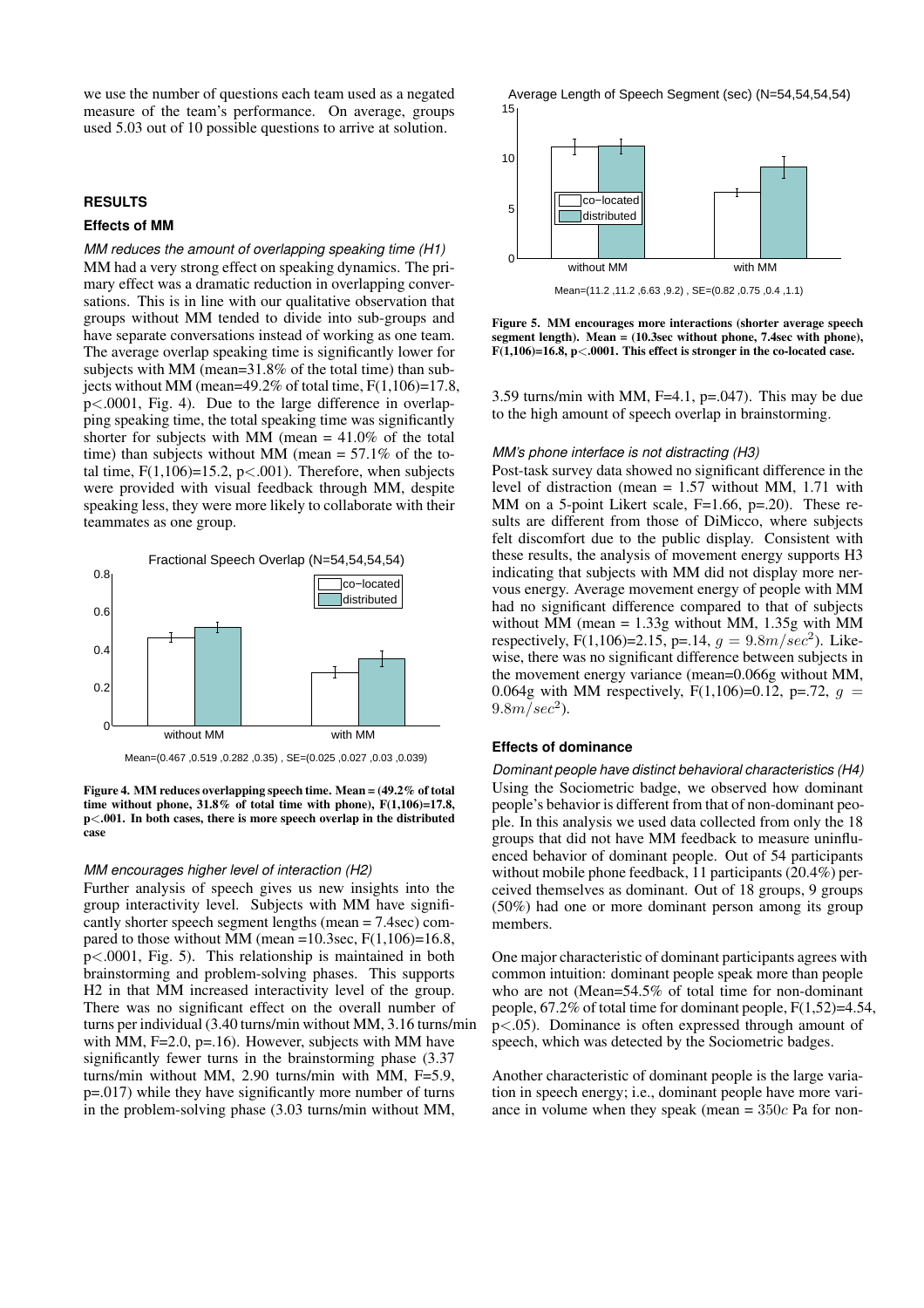dominant people,  $512c$  Pa for dominant people,  $F(1,52)=6.07$ ,  $p\lt 0.05$ ,  $c = constant$ ). This verifies that dominant people are more energetic in their speech, being more expressive and emphasizing when they are talking compared to nondominant people.

We did not find any significant difference between the body movement energies of dominant people and non-dominant people (mean = 1.34g for non-dominant people, 1.33g for dominant people, F(1,52)=0, p=.98,  $g = 9.8m/sec^2$ ) or body movement energy variance (mean  $= 0.067$ g for nondominant people,  $0.060g$  for dominant people,  $F(1,52)=0.86$ ,  $p=.36, g = 9.8m/sec<sup>2</sup>$ .

# *When non-dominant people are grouped with a dominant*

*person they behave more like the dominant person (H5)* We conducted a between-subject comparison on the behavior of (a) non-dominant people grouped with only non-dominant people (N=27) and (b) non-dominant people grouped with one or more dominant people (N=16). This allowed us to measure the influence of dominant people on non-dominant people, and to understand how the average of non-dominant people's behavior is different from that of non-dominant people grouped with only non-dominant people. Again, to eliminate the effect of MM we only observed the behavior of subjects without MM.

One evidence for H5 is found in speaking time. When nondominant people are grouped with a dominant person, they tend to speak more than they would if they were in a group with only non-dominant people. The difference is significant when the group is distributed (Mean  $= 50.7\%$  of total time when grouped with only non-dominant people, 60.6% of total time when there is a dominant person in the group, two-sample T-test:  $t(41)=2.23$ ,  $p<.05$ ). Their behaviors become more similar to that of the dominant person, as we have seen that dominant people speak more than non-dominant people. Thus, we can understand that the talkativeness of dominant people also draws more speech participation from non-dominant people.

### **Interaction between MM and dominance**

While analyzing the effects of MM on group dynamics, we discovered that there existed a strong interaction effect between MM and dominance. Groups with one or more dominant participants seemed to react differently to MM as compared to groups with no dominant people. Moreover, MM had a different effect on dominant people compared to its effect on non-dominant people.

# *MM influences distributed collaboration to be more like colocated collaboration(H6)*

In H6, we hypothesized that MM will make distributed collaboration more like co-located collaboration. This hypothesis was not supported when we analyzed all groups. However, when we restricted our observation to groups with one or more dominant people, we found evidence that MM indeed reduces the difference between co-located and distributed collaboration.

In groups with one or more dominant person, people have more speech overlap when groups are distributed and this effect is significant for dominant people (Mean = 48.9% of total time when co-located, 57.6% of total time when distributed,  $t(15)=2.06$ ,  $p=.06$  for non-dominant people, mean  $= 53.0\%$  of total time when co-located, 65.5% of total time when distributed,  $t(10)=3.15$ ,  $p<.05$  for dominant people). This may be because in distributed settings it is more difficult to signal people to let them know that they are being intrusive or impolite. However, when MM is present the signal may be reintroduced through the visual feedback on the mobile phones.

There is no significant difference between the co-located case and the distributed case (Mean  $= 32.7\%$  of total time when co-located,  $36.4\%$  of total time when distributed,  $t(19)$ =-0.41,  $p=.69$  for non-dominant people, mean = 35.8% of total time when co-located, 41.4% of total time when distributed,  $t(9)=0.41$ ,  $p=.69$  for dominant people, Fig. 6). Confirming our hypothesis, MM has made the distributed scenario more like the co-located scenario by enhancing social signals. As mentioned earlier, this hypothesis does not hold for groups without a dominant person–a possible explanation is that non-dominant people are equally polite regardless of distribution.

Fractional Speech Overlap of people in groups with dominant people CASE WITHOUT MM (N=16,16,11,11)



Mean=(0.489,0.576,0.53,0.655), SE=(0.039,0.0351,0.044,0.0356)

Fractional Speech Overlap of people in groups with dominant people CASE WITH MM (N=20,20,10,10)



Mean=(0.327,0.364,0.358,0.414), SE=(0.0561,0.0627,0.0782,0.0997)

Figure 6. People in groups with a dominant person have more speech overlap when they are in distributed settings. When MM is introduced speaking times are not significantly different.

We found additional support for H6 by observing the variation of speech energy in the problem-solving phase. Again, the hypothesis was supported only when there was one or more dominant people in the group. In this case, the participants' variation of speech energy is higher when the group is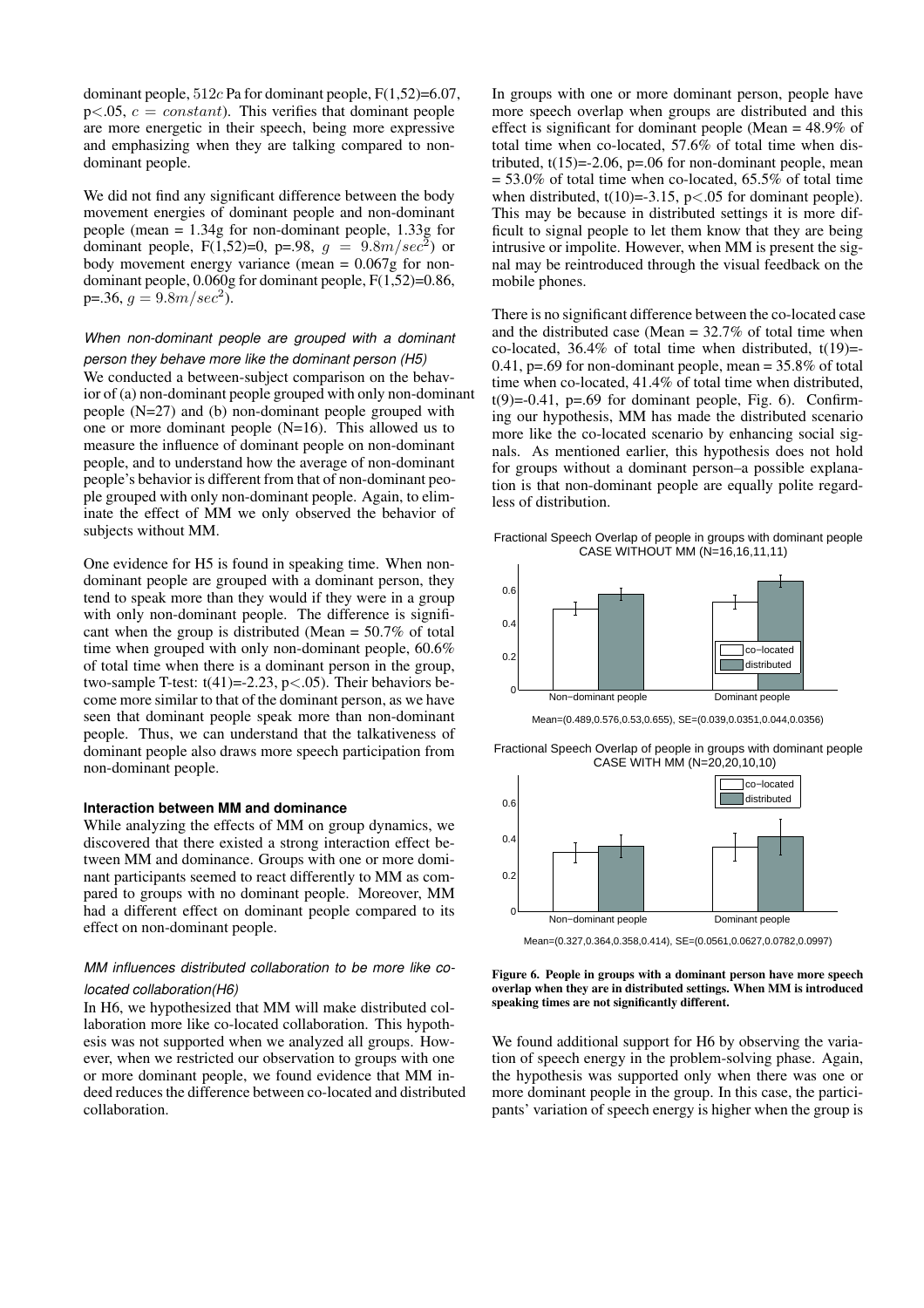distributed and the difference is significant for non-dominant people (Mean = 346c when co-located, 538c when distributed, t(15)=-2.13, p<.05 for non-dominant people, mean =  $523c$ Pa when co-located, 698c Pa when distributed,  $t(10)=1.52$ , p=.16 for dominant people,  $c = constant$ ). This may be due to participants trying to compensate for the lost social signals by being even more expressive in their voice, similar to the phenomenon of people speaking on the phone shouting and gesturing intensively.

It is intersting to mention that this was only true for the problem-solving phase and not the brainstorming phase and is significant only for non-dominant people. Exaggeration of speech expressions was more necessary in the problemsolving phase in which the goal is to persuade others in order to bring about a favorable consensus. Additionally the change of behavior is greater for non-dominant people who tend to be less expressive in their speech. When MM is introduced, there is no significant differnce between distributed and co-located scenarios (Mean = 511c Pa when co-located, 555c Pa when distributed,  $t(19)=0.55$ , p=.59 for non-dominant people, mean = 558c Pa when co-located, 623c Pa when distributed,  $t(9)=0.34$ ,  $p=.74$  for dominant people,  $c = constant$ , Fig. 7). In other words, MM helped to reduce the difference in behavior between co-located and distributed settings especially for non-dominant participants in the group.

Average Speech Energy of people in groups with dominant people (PROBLEM SOLVING) CASE WITHOUT MM (N=16,16,11,11)



Average Speech Energy of people in groups with dominant people (PROBLEM SOLVING) CASE WITH MM (N=20,20,10,10)



mean=(511,555,558,623), error=(70.7,59.5,89.3,150)

Figure 7. In the problem-solving phase, the variation in speech is higher when distributed. When MM is introduced, the difference between colocated and distributed are no longer significant. Similarily, the difference between dominant and non-dominant people reduce when MM is present.

# *MM reduces the difference between dominant people and non-dominant people(H7)*

In an earlier section (H5) we mentioned our finding that when a dominant person is in the group, non-dominant people start behaving more like the dominant person, thereby reducing the behavioral difference between the two parties. By observing the interaction effect of MM and dominance, we have a result showing that this effect is stronger when MM is present.

In the problem-solving phase, the overlapping speaking time of non-dominant people was lower than dominant people (Mean =  $58.1\%$  of total time for non-dominant people,  $71.6\%$ of total time for dominant people,  $t(25)=-2.47$ ,  $p<0.05$  when co-located, mean =  $76.4\%$  of total time for non-dominant people, 77.0% of total time for dominant people, t(25)=- 0.08, p=.94 when distributed). As confirmed in H4, dominant people have longer overlapping speech time than nondominant people, and the difference is significant when they are co-located. However when MM is introduced, all participants' overlap speaking time is lowered reducing the difference between dominant and non-dominant people to be no longer significant (Mean  $= 44.0\%$  of total time for nondominant people, 49.6% of total time for dominant people, t(28)=-0.50, p=.62 when co-located, mean =  $52.3\%$  of total time for non-dominant people, 51.7% of total time for dominant people,  $t(28)=0.06$ , p=.96 when distributed, Fig. 8). This can be understood as MM spreading out the energy of the dominant person, allowing every participant to be more energetic and involved in the communication.



Fractional Speech Overlap of people in groups with dominant people (PROBLEM SOLVING) CASE WITHOUT MM (N=16,16,11,11)

Fractional Speech Overlap of people in groups with dominant people (PROBLEM SOLVING) CASE WITH MM (N=20,20,10,10)

mean=(0.581,0.764,0.716,0.77), error=(0.0422,0.0383,0.0236,0.0611)



mean=(0.44,0.523,0.496,0.517), error=(0.0662,0.0661,0.0874,0.113)

Figure 8. In the problem-solving phase, the fractional overlap speaking time of dominant and non-dominant people are significantly different. When MM is introduced, the difference between dominant and nondominant people are no longer significant.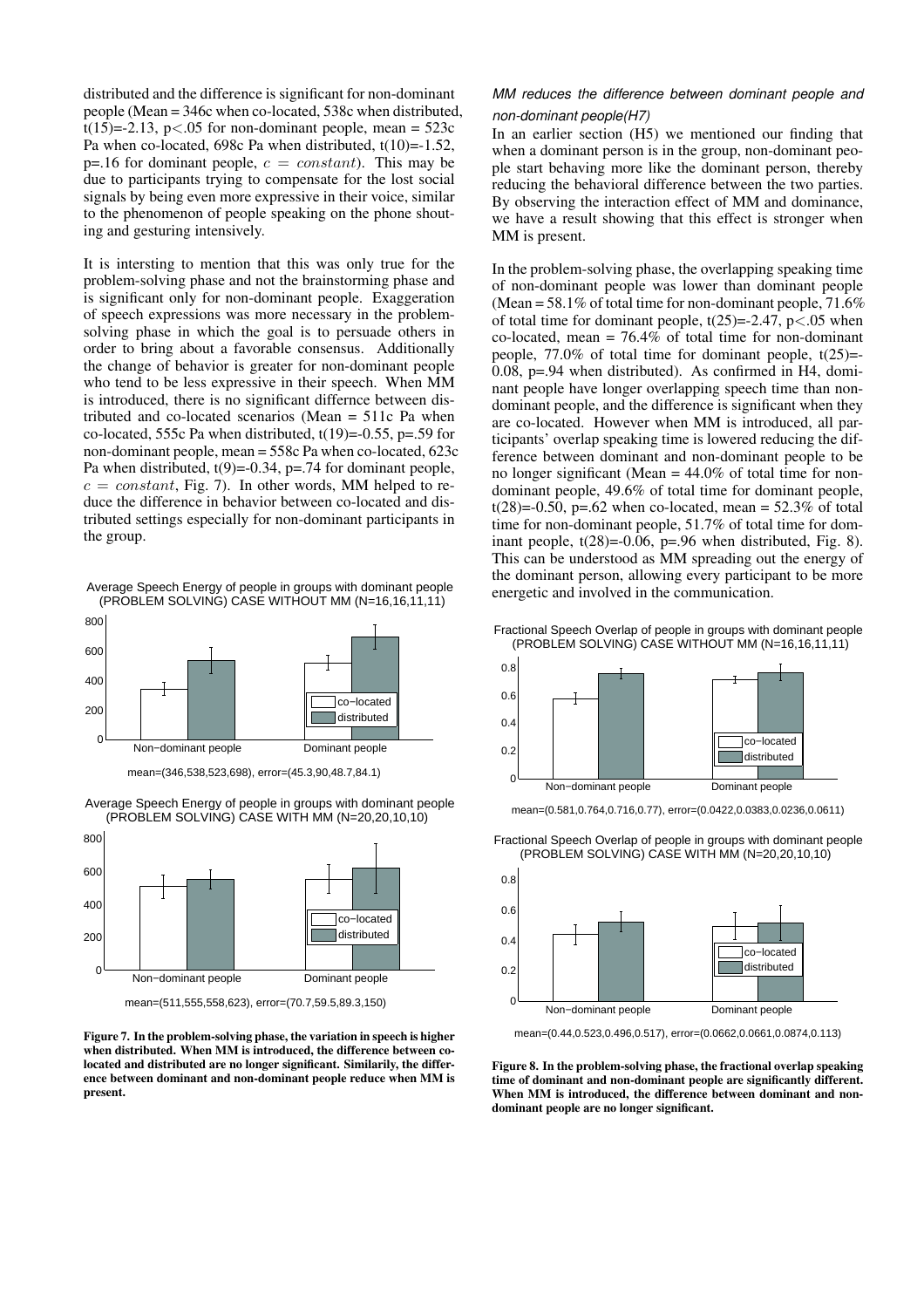Another result supporting H7 was also found in the problemsolving phase. The average variation in speech energy of non-dominant people was lower than dominant people (Mean = 346c Pa for non-dominant people, 523c Pa for dominant people,  $t(25)=2.60$ ,  $p<0.05$  when co-located, mean = 538c Pa for non-dominant people, 698c Pa for dominant people, t(25)=-1.24, p=.23 when distributed,  $c = constant$ ). Dominant people are much more energetic than the non-domiant people and the difference is significant in the co-located case. However when MM is introduced, the energy variation of the non-dominant people increases, reducing the difference between dominant and non-dominant people to be no longer significant (Mean = 511c Pa for non-dominant people, 558c Pa for dominant people,  $t(28)=2.60$ ,  $p=.69$  when co-located, mean = 555c Pa for non-dominant people, 623c Pa for dominant people,  $t(28)=0.51$ , p=.62 when distributed,  $c = constant$ , Fig. 7). This we also attribute to MM's ability to strengthen the mood contagion effect.

### **DISCUSSION**

Our results suggest that MM indeed changes the group dynamics. When MM is introduced, groups become more polite and collaborative: they work better as one team, and there is more interaction and balance in the participation. We also observed that this effect occurs without bringing additional stress or dissatisfaction to the group (satisfaction mean  $= 4.27$  for groups without MM, 4.21 for groups with MM on a 5-point Likert scale,  $F(1,106)=0.29$ ,  $p=.59$ ). However, there was no significant correlation between MM and performance. In the brainstorming session, though there were changes in the interactivity level of the group, there were no significant changes in the number of ideas generated (Mean  $= 10.7$  without MM, 8.11 with MM, F(1,106)=3.01, p=.08). This may be interpreted through Wilson's work [29], where he found that if the given task was easy, more collaboration lead to worse performance. Similarily, in the problemsolving phase we did not discover any significant effects with the use of MM (Mean = 4.84 for groups without MM, and 5.2 for groups with MM,  $F(1,106)=1.49$ , p=.23). Our qualitative observations revealed that in some groups the dominant person would take over the conversation, limiting participation of others, while in other groups the dominant person acted as a facilitator [15] who brings out ideas of all participants leading to better performance.

Dominant people had distinct characteristics detectable by the Sociometric badge. By capturing the speaking time, average speech segment length, and speech energy of each participant, we were able to correctly identify 76% of the people who were perceived to be "dominant" by themselves (predicted using multi-linear regression. constant term = -1.74, quadratic terms = [2.83, 0.004; 0.004, -0.00]). Dominance had an interesting effect on performance: having a dominant person in the group had a significant negative effect on brainstorming but no effect on problem-solving. In the brainstorming phase, groups with dominant people tended to generate fewer ideas (mean = 24.3 ideas for groups with no dominant people, 16.9 ideas for groups with dominant people,  $F(1,16) = 4.06$ , p=.06). This is because non-dominant people, when grouped with dominant people, generate signifi-

cantly fewer ideas than they would have if there were only non-dominant people in the group (Mean  $= 6.21$  ideas when they are in only non-dominant group, 3.85 ideas when there was a dominant person in the group,  $t(41)=2.83$ ,  $p<.01$ ). It should be noted that even though the non-dominant people's social behavior tended to align with the dominant person (H5), their performance dropped, possibly because of social loafing or free-riding in the group. In the problemsolving phase, there were no performance differences (mean = 4.89 questions for groups without a dominant person, 4.78 questions for groups with dominant person,  $F(1,16)=0.02$ , p=.89). This is in agreement with our qualitative observation: a dominant person would guide the decision making and consensus generation process leading to better performance.

When one or more dominant person was present in the group, MM had a significant effect on reducing the difference between co-located and distributed collaboration. The dominant person's influence on other members was dampened when the group was divided and many of the social signals were lost. However, MM augments these social signals and makes the group dynamics of distributed collaboration similar to those of co-located situations. Interestingly, this change is not significant in groups with no dominant people. This may be because social signals expressed by dominant participants were more easily detected and restored compared to those of non-dominant people. Restoration of the lost social signals by MM has also strengthened the influence of the dominant person on the non-dominant people, causing the non-dominant people to behave more like the dominant person.

#### **CONCLUSION AND FUTURE WORK**

MM is a mobile system that can quantify meeting dynamics and provide real-time feedback to change collaboration patterns and performance. Our controlled study has shown that it indeed has a significant effect on various aspects of group dynamics while not being a distracting factor to the subjects. Our study also quantified the distinct characteristics of dominant people and their influence on other group members. There also existed a strong interaction effect between MM and dominance. In groups with one or more dominant people, MM was able to change distributed groups so that they collaborated more like co-located groups, and reduced the difference between dominant and non-dominant people by making everyone more energetic and involved.

We plan to incorporate into future studies our findings of how task type, dominance structure, and distribution affect the group dynamics. Using the ability to automatically detect these group characteristics, we plan to provide personalized feedback to maximize group performance and satisfaction. Continued studies will work toward the application of MM in real-world settings in order to enhance group interactions across various group collaboration contexts.

#### **REFERENCES**

1. Anson, A., Bostrom, R., and Wynne, B. An Experiment Assessing Group Support System and Facilitator